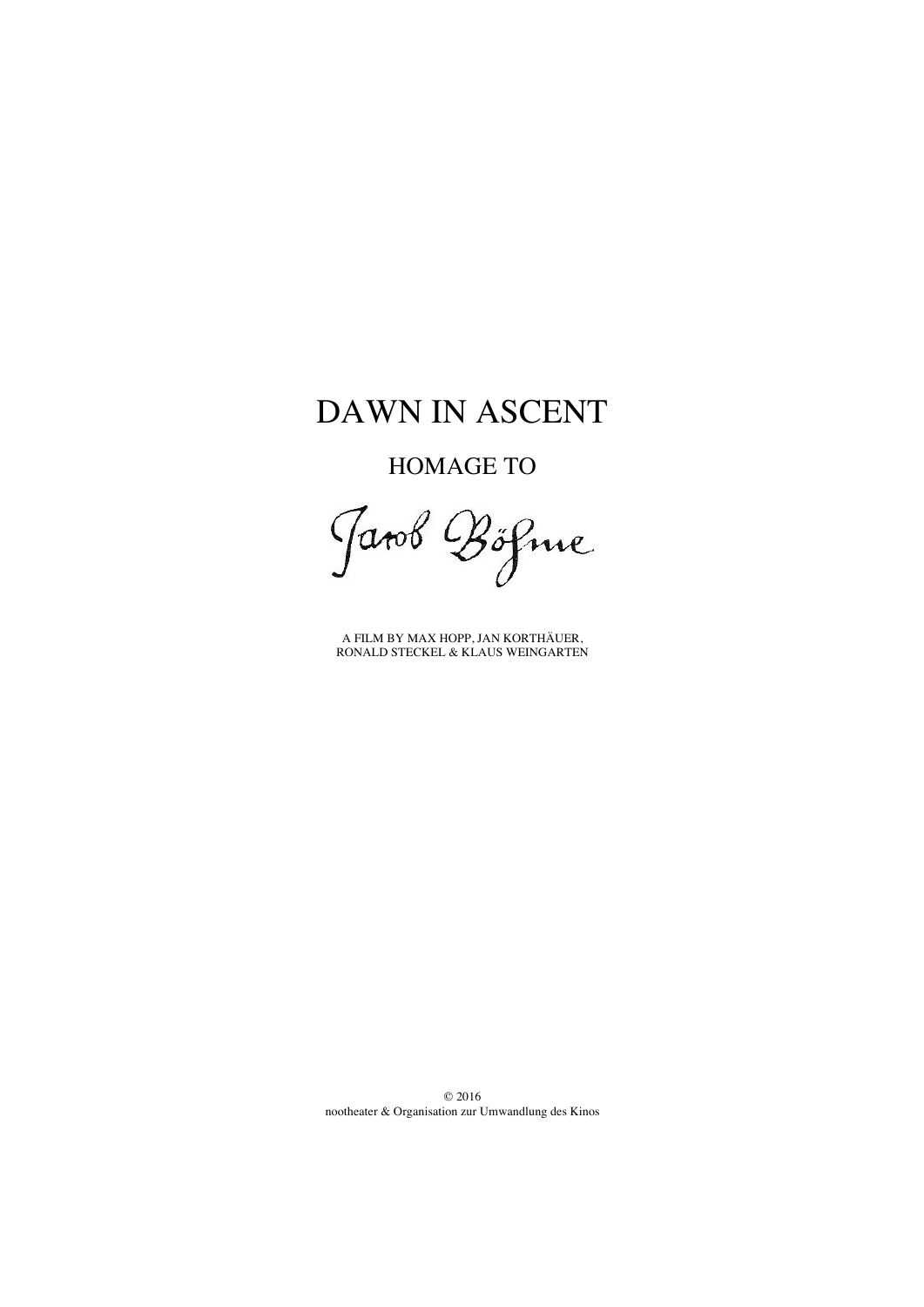#### **PROLOGUE**

Before the times of this world the model of man as form was known in God's wisdom, but not as a creature or image rather in a magical way, like an image in a dream with no essence.<sup>1</sup>

But the ungrounded deep desired to manifest itself in similitudes, as in a virgin figure, a mirror of the deity and eternity as present in ground and unground, an eye of the glory of God.

And according to the same eye and in the same eye were created the thrones of the princes, as the angels and lastly man.

Adam was a man, and an image of God, a complete likeness of God.<sup>2</sup> The light shone within him.<sup>3</sup>

He stood in great beauty, joy and delight, in a child-like mind.<sup>4</sup>

His garment was the clarity in the power God. His sight was day and night with open eyes, without lashes. There was no sleep in him, no night in his mind cause in his eyes was God's virtue and he was whole and unflawed.<sup>5</sup>

He was one man, and not two, he was the man, and also the woman, and should have brought forth an angelical realm. He had flesh and blood, but heavenly, his essences were sacred.<sup>6</sup>

Like God dwells in the world, and pervades everything and yet possesses nothing; and as the fire dwells in water, and yet possesses it not and as the light dwells in darkness, and yet possesses not the darkness; as the day is in the night, and the night in day, time in eternity, and eternity in time; thus is man created.

According to outward man he is time, and in time, and time is the outward world, as is outward man. And the inward man is eternity and the spiritual time and world, which also stands in light and darkness, like the love of God as to the eternal light, and the wrath of God as to the eternal darkness. Whichever is revealed in him, therein dwells his spirit, either in darkness or in light.<sup>7</sup>

In every man lies the heavenly image. But in one it is alive, in the other it is unlively. $8$ 

Alas, that we know not ourselves! O you noble man, if you knew yourself, who you are, how would you rejoice!<sup>9</sup>

*The shoemaker and cotton merchant Jacob Boehme lived from 1575 to 1624 in Goerlitz, where, in opposition to the religious authorities, who persecuted him as a heretic and banned him from writing, he wrote the most eminent texts of German mysticism.*

## NIGHT

Thus now I have written, not out of human lore, nor knowledge from bookreading, but from my own book, which was opened up in myself. Cause the book of the noble image - God's own likeness - was bestowed upon me to read.<sup>10</sup>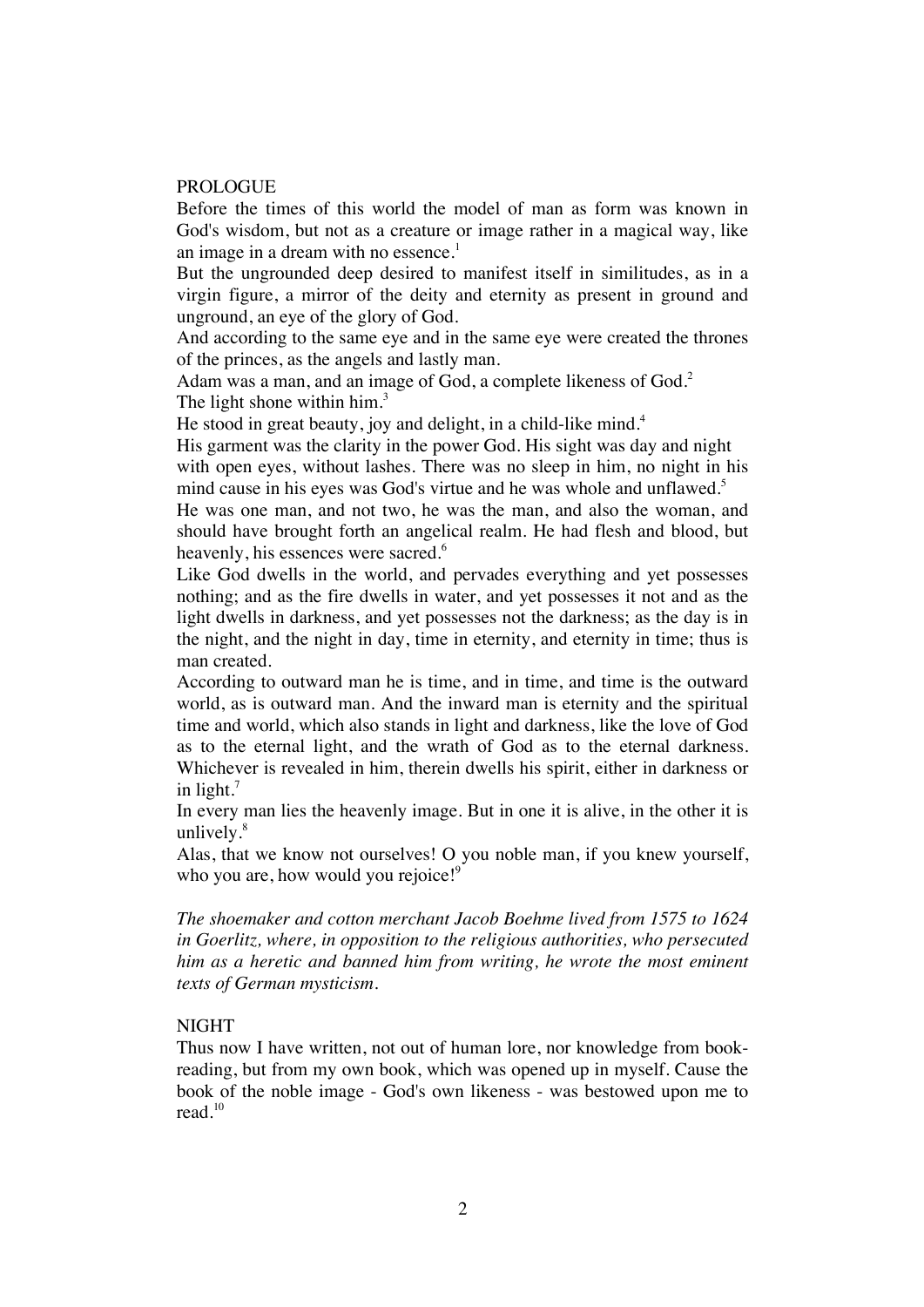My book has three pages only. These are the three principles of eternity. Therein I can find everything. I can find therein the foundation of the world and all mysteries.<sup>11</sup>

I have no need of any other book.<sup>12</sup>

Cause the book in which all mysteries reside is man himself. He himself ist the book of the essence of all essences, since he is the likeness of God. The great secret resides in him. Only the act of revelation belongs to the spirit of  $God.<sup>13</sup>$ 

God has led my soul into a wondrous school, and I cannot truly attribute anything unto myself as if my selfhood were oder understood anything.<sup>14</sup>

For the achievement of my work is none of mine; I have it only to the extent that is granted to my by the Lord I am but His instrument, wherewith He does what He wills. $11$ 

# THE BODY OF GOD

Here you must elevate your mind in spirit and consider, how the whole of nature, with all the forces which are in nature, also the wideness, depth, height, heaven, earth and whatsoever is therein and above the heavens, is the body of God.<sup>16</sup>

In this perception are found two qualities a good one and an evil one, $17$  love and anger, $18$  which are in this world in each other as one thing, in all powers, in stars and elements, as also in all creatures.<sup>19</sup>

And all creatures are made and descended from these qualities and live therein as in their mother. $20$ 

Now these two qualities are in constant struggle with each other.<sup>21</sup>

For the meekness in nature is a calm peace, but the grimness in all forces makes all things moving, running and generative. But the driving qualities cause a desire in all creatures unto evil and good, so that all things are craving for each other, to copulate and increase, decrease, grow fair, perish, love and hate. $22$ 

There is nothing in nature wherein there is not good and evil; everything moves and lives in this double impulse, be it what it will, all but the holy angels and the wrathful devils, for these are determined.<sup>23</sup>

For if we look around in the creation of God, so we will find very wondrous things, which in the beginning proceeded out of only one well. For we find evil and good, life and death, joy and sorrow, love and enmity, sadness and laughter: and we find it all sprung out of one essence. $24$ 

Thus it shows the evil and good will in all of nature, and in all the creatures that there will be a continuous struggling, fighting and strangling, from whence this world is rightly called a vale of tears full of crosses, besetments, toils and labours<sup>25</sup>

Therefore there is a constant tormenting, squeezing, lamenting and howling: and so in this life all creatures must be subject to torment.<sup>26</sup>

For if there were no evil, then the good would not be known.<sup>27</sup>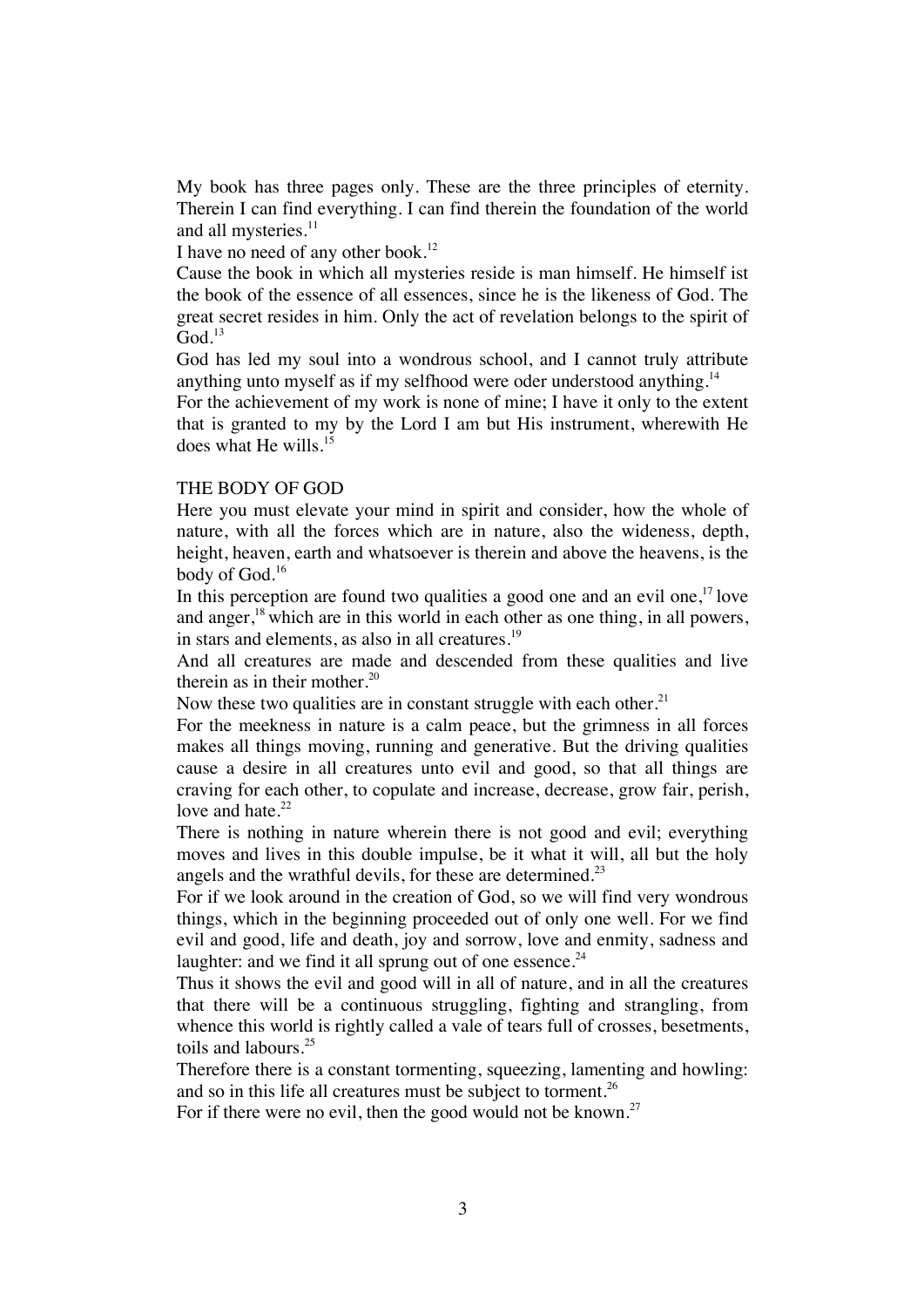O man, you were not, by the word, created together with and as the beasts, from good and evil; if you had not eaten of good and evil, then the wrathfire would not have been in you; but by that means you have also gotten a bestial body. It is done: The love of God take pity, and have mercy in that behalf.<sup>28</sup>

And therefore this world is perceived as an own principle, cause it has it's own nature-God, namely the sun, and indeed the light of the deity shines through all, through and through.

The light of the sun takes essence from God's fire, and God's fire from God's light.

Thus the light of the sun gives power to the elements, and they give it to the creatures, and the plants of the earth. And all that is of good feature, receives thus God's virtue, as a lustre through the mirror of wisdom, from whence it has it's growth and life. For God is present to every being.<sup>29</sup>

# **OUESTIONS**

What do you think stood in place of this world before the time of this world?

Or out of what do you think the earth and stars came to be?

Or what do you think there is in the deep above the earth? Or from whence did the deep exist?

Or how do you think man is the image of God, wherein God dwells? Or what do you suppose God's wrath to be?

Or what ist that in man that displeases so much, that He torments man, seeing He has created him?

And that he imputes sin to man, and condemns him to eternal punishment? Why has he created that wherein man commits sin? Surely that thing must be far worse. Wherefore and out of what is that come to be?

Or what the cause or beginning or the birth of God's fierce wrath, out of or from which hell and the devil come to be?

Or how comes that all the creatures in this world do bite, scratch, strike and worry one another, and yet sin is imputed to man alone?

Or out of what are poisonous and venomous beasts and wormsand all manner of vermin come to be?

Or out of what are the holy angels come to be?

And lastly, what is the soul of man, and the great God himself? $30$ 

# THE OTHER WORLD

Thus does it fare with us, my dear children of God. We suppose that we are still far from it, and yet are thus in birth. We bring forth with great longing, in anguish and do not know the seed wich we bring forth, for it lays sealed. We do not bring forth to this world, how then should we see the fruit with the eyes of this world, the fruit does not belong to this world. $31$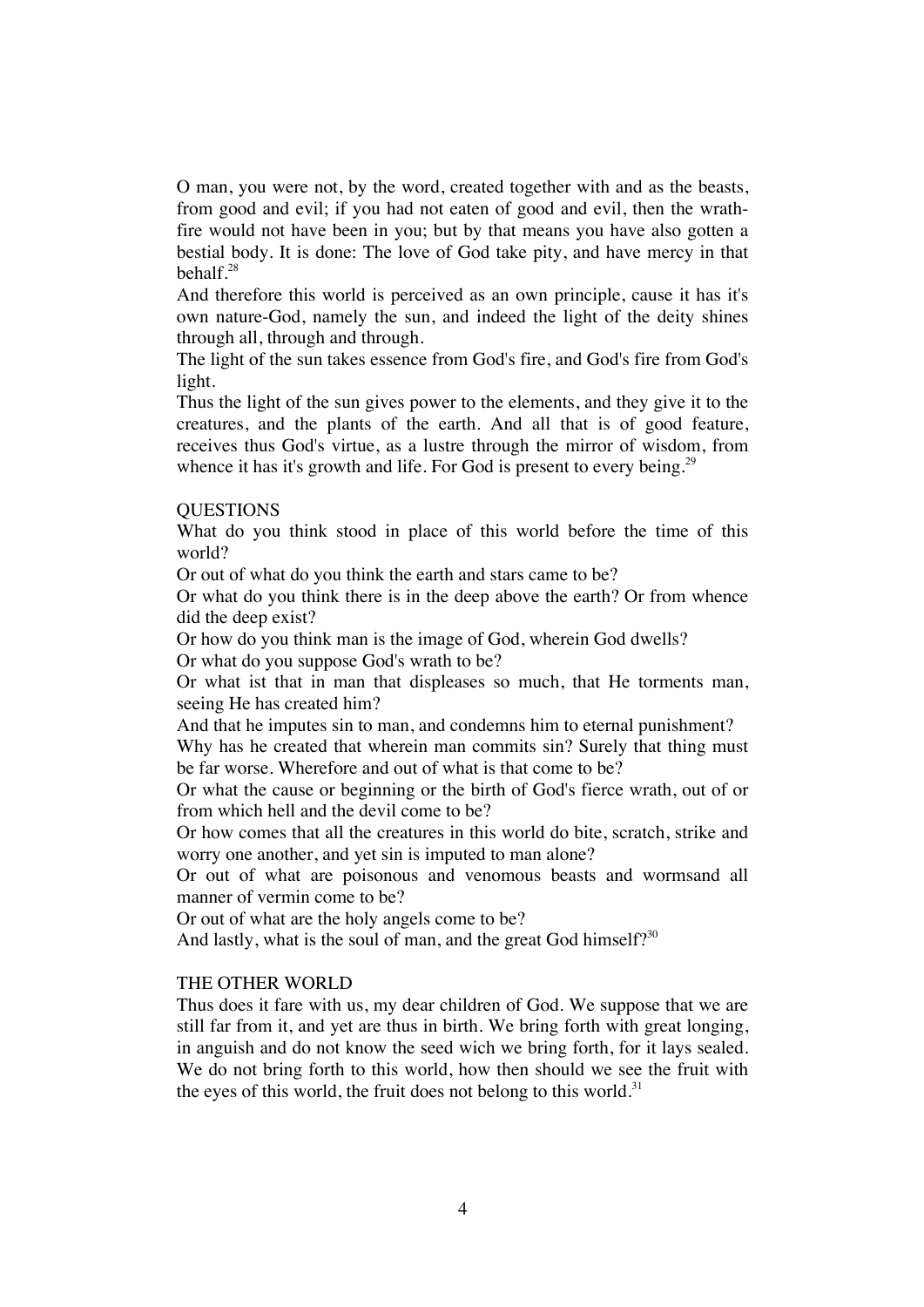## THE HIDDEN GOD

When we consider the visible world with it's essence, and consider the life of the creatures, then we find therein the likeness of the invisible spiritual world, which is hidden in the visibile world, as the soul in the body; and see thereby, that the hidden God is nigh unto all, and through all; and yet wholly hidden to the visible being.

We have an example hereof in the mind of man, which is an invisible fire, that is inclined to light an darkness, to joy and sorrow; and yet in itself it is none of these, but only a cause thereto; an invisible incomprehensible well of fire; and yet as to its own essence it is included in nothing, save only in the will of life.

The body cannot comprehend the mind; but the mind comprehends the body; and leads it to love, or suffering. Thus likewise is to be understood of the word and force of God, which is hidden to the visible sensitive elements and yet dwells through and in the elements, and works through the sensitive life and essence, as the mind in the body.

For the invisible sensitive things are an entity of the invisible; from the invisible and incomprehensible the visible and comprehensible has come: the visible entity is come to be from the expression or spiration of the invisible force; the invisible spiritual word of the divine force works with and through the visible entity, as the soul with and through the body.

The inward spiritual soul of man was breathed into the visible image by the inspiration of the invisible word of the divine being, for the understanding of the created image, wherein man's science and knowledge of the invisible and visible being consists.

Thus Man has now received ability from the invisible word of God to reexpression; and the same spiritual word reshapes the living and growing things, whereby the invisible wisdom of God is portrayed and modellized into distinct forms, as we plainly see.

That the apprehension of man expresses all powers in their quality, and gives names unto all things, according to each thing's quality, by which the hiden wisdom is known and understood in its force, and the hidden God is revealed with the visible things, for the play of the divine force, so that the invisible might play with the visible.

As the mind does introduce itself with the body and by the body into senses and thoughts, whereby it works and acts sensitively to itself, so the invisible world works through the visible and with the visible world: we are not in any way to think that man cannot search out the hidden divine world, what it is and what its effect and essence are; for from the visible being of creation we behold a figure of the internal spiritual impact of the world of power.

And we ought not to think otherwise of God, but that He is the innermost cause of all beings; and yet so, that He cannot be comprehended by any thing by the own authority of the thing: but like the sun introduces itself with its light and power into the sensitive living things, and functions with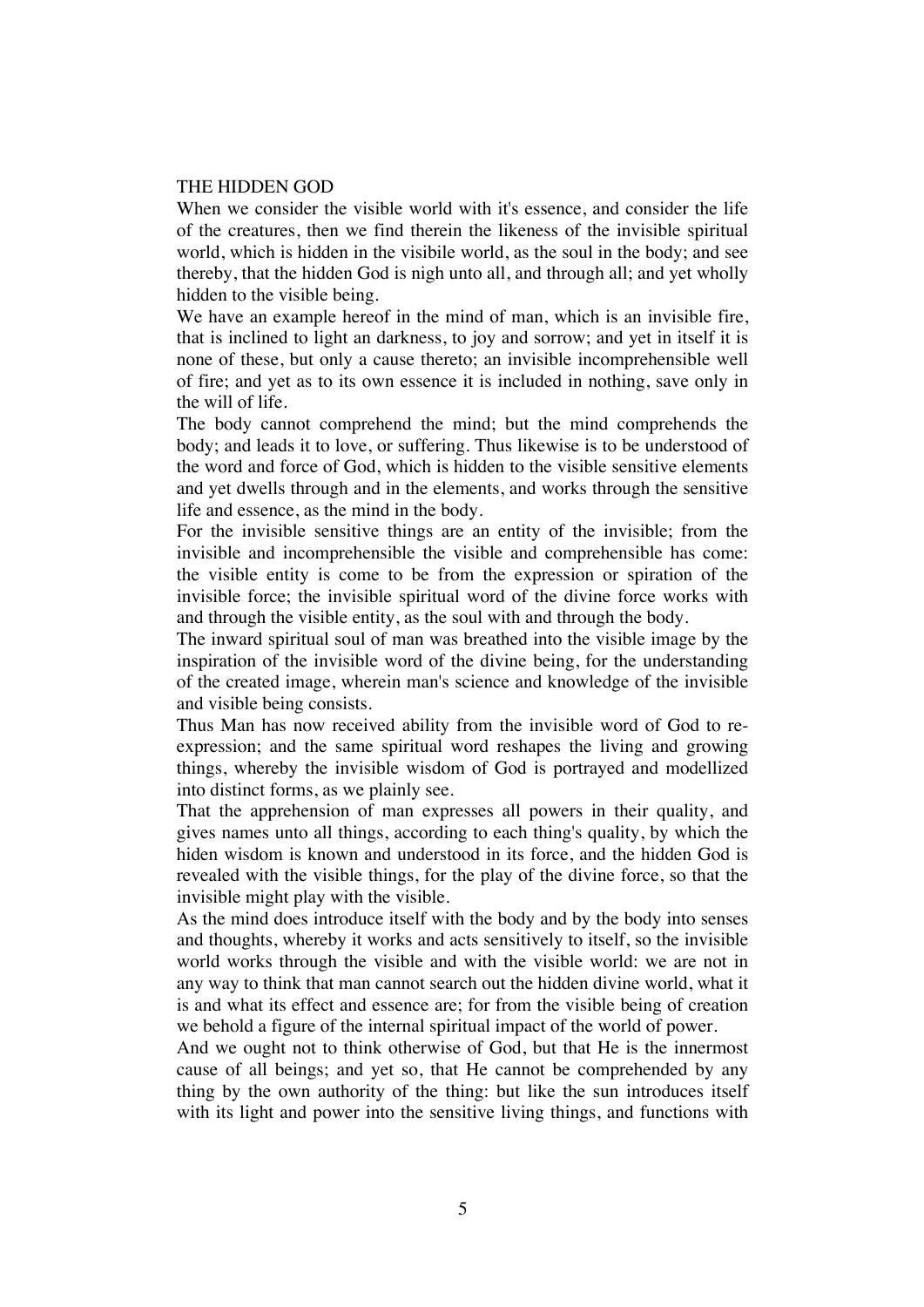and in all things, and introduces itself into a being; in the same way is to be understood the divine word with the life of the creatures. $32$ 

# THE GATES OF THE DEPTH

Consider that you are not at home in this world, but that you are a strange guest, captivated in a grave prison. Call and cry to him, who holds the key to the prison, yield yourself up to him, in obedience of righteousness, chastity and truth. Do not seek so eagerly the realm of this world, it will stick close enough to you without that. Then the chaste virgin will meet you highly and deeply in your mind, and will lead you to your bridegroom, who holds the key to the gates of the depth. You must stand before him, who will give you to eat of the heavenly manna, which will refresh you, and you will be strong, and struggle with the gates of the depth. And you will break through like the dawn; and though you lie captive here in the night, yet the rays of dawn at the break of day will appear to you in paradise. And you will be strong and struggle with the gates of the depth.<sup>33</sup>

# NOT ME, THE I THAT IS MYSELF

Men have always been of the opinion that heaven is many hundred or thousand miles distant from the face of the earth, and that God dwells only in that heaven.

Indeed, before my knowledge and revelation of God, I held that only to be the true heaven, which, in a round circumference of light blue colour extends itself above the stars, supposing that God had therein His peculiar being, and did rule only in the power of his Holy Spirit in this world.

But when this had given me many a hard blow - doubtless from the spirit, which had a great yearning towards me - at last I fell into a very deep melancholy and heavy sadness, when I beheld the great depth of this world, also the sun and stars, and considered in my spirit the whole creation of this world.

Moreover I considered the little spark of light, man, which he should be esteemed for with God, in comparison with this great work of heaven and earth.

But finding that in all things there was evil and good, love and wrath, in the elements as well as in the creatures, and that it went as well in this world with the wicked as with the virtuous, also that the barbarous people had the best countries in their possession and that they had more prosperity in their ways than the virtuous had; I became thereupon very melancholy and exceedingly troubled and no scripture could comfort me.<sup>34</sup>

But when in this affliction I elevated my spirit, though I understood very little or nothing at all what it was, and I earnestly raised it up into God, as with a great storm, wrapping up my whole heart and mind, as also my thoughts and whole will incessantly to wrestle with the love and mercy of God,  $35$  willing to stake my life on it,  $36$  and not to give over until He blessed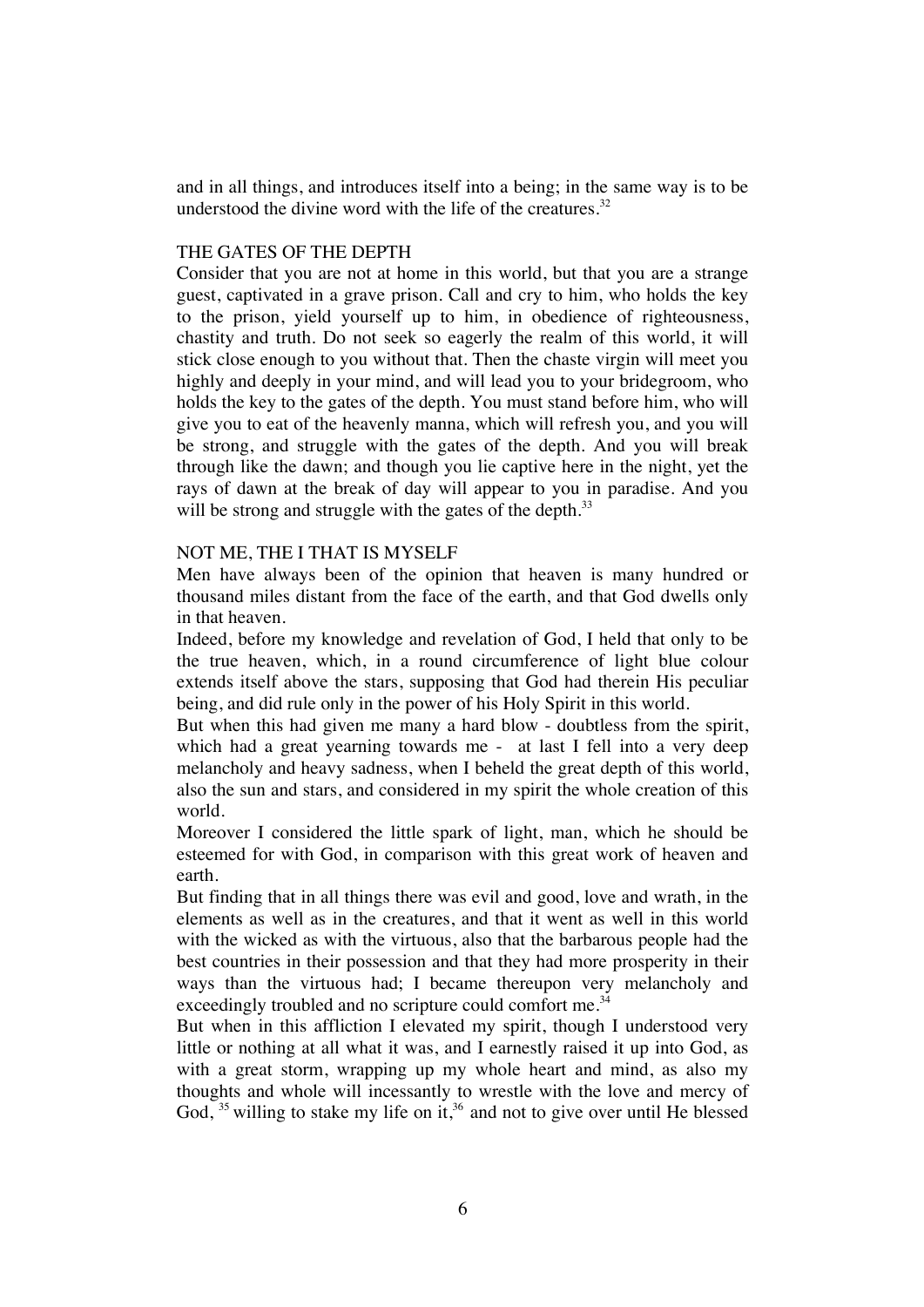me, that is, until He enlightened me with His holy spirit, whereby I might understand His will and be rid of my sadness, then the spirit did break through, $37$  into the innermost birth of the deity, and there I was embraced with love, as a bridegroom embraces his dearly beloved bride.<sup>38</sup>

The greatness of the triumph that was in my spirit I cannot express, either in speaking or writing. Neither can it be compared to anything, but to that wherein life is born in the midst of death, and it is like the resurrection from the dead.

In this light my spirit suddenly saw through all, and in and by all the creatures, even in herbs and weeds, it knew God, who He is, and how He is, and what His will is.<sup>39</sup>

For I saw and knew the being of all beings, the byss and abyss, also the birth of the holy trinity; the descent and the original state of this world, and of all creatures, through the divine wisdom.

I knew and saw in myself all the three worlds, namely first the divine, angelical, and then secondly the dark world, being the original state of nature unto fire: and then thirdly, the external and visible world, being a procreation, or external birth, or spoken forth being from both the internal and spiritual worlds.<sup>40</sup>

And in that light my will was set on by a mighty impulse, $41$  to write down such as a memorial, although my exterior man could hardly grasp it and bring it into writing. $42$ 

I know very well that the children of the flesh will scorn and mock at me, and say I should look to my own profession and not trouble my head about these things; but rather be diligent to bring in food for my family and myself and let those meddle with philosophy that have studied it, and are appointed to it.

That I have often resolved to let it alone;but my purpose was too hard for me. For when I took care for the belly and resolved to give over my purpose, then my soul was so afflicted in anxiety, as if the body were to be ruined.<sup>43</sup>

But since I perceive that my eternal salvation hangs upon this, and that through my negligence the gates of light would be closed against me, which is yet the stronghold of my heaven, which I won with great toil and hard assaults, by the love of God, therefore I am willing to let God have His way and take captive my corporeal reason.

And I have chosen the gates of knowledge of the light, and will follow the impulse and knowledge of the spirit, though my bestial body should be brought to beggary, or be ruined, I regard none of these things.<sup>44</sup>

God has given me the knowledge. Not me, the I that is myself, knows it, but God knows it in me.<sup>45</sup>

He inclines Himself to my minehood, and my I-hood inclines itself up to  $H<sup>46</sup>$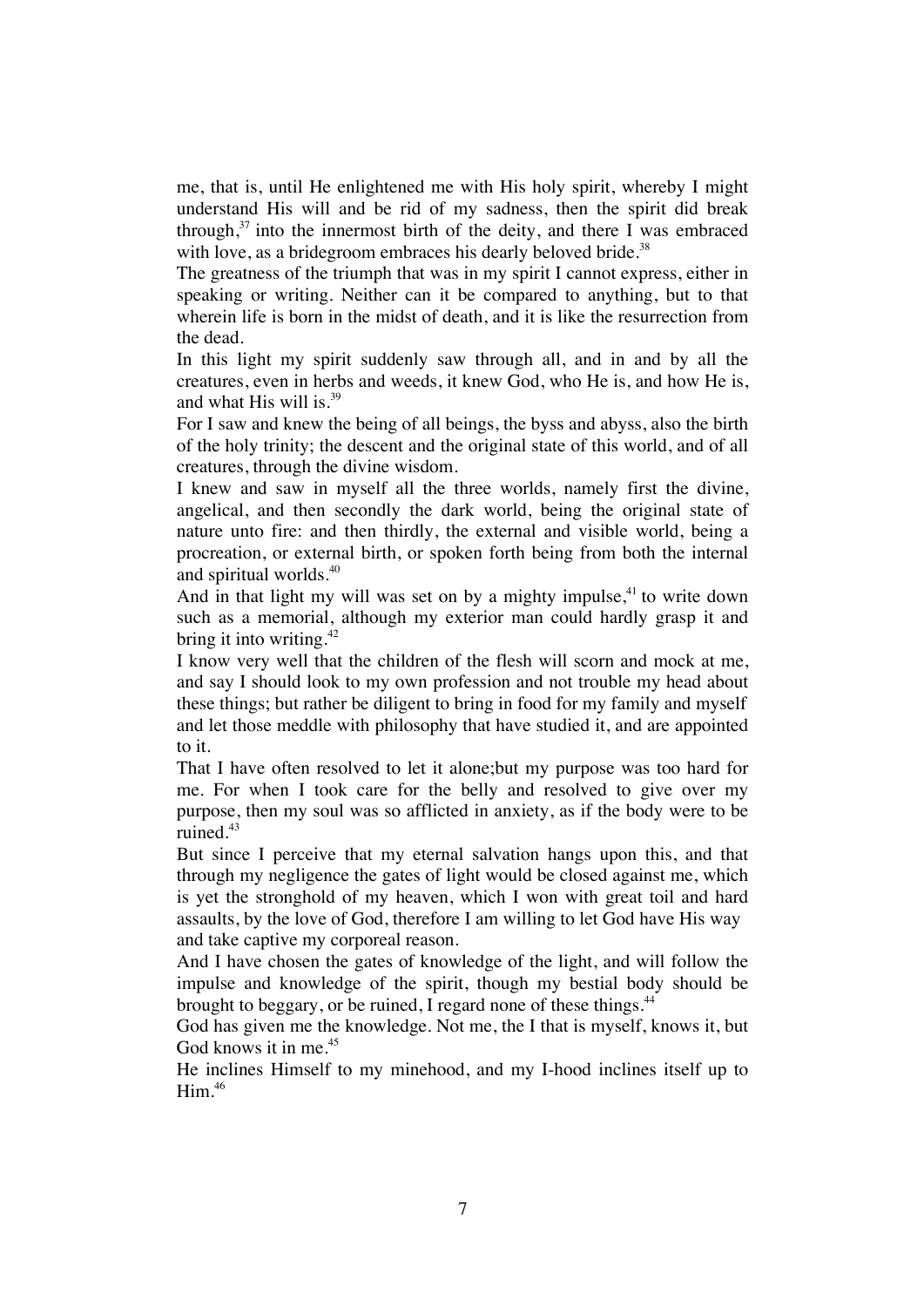## METANOIA

Therefore: If you want to behold God and eternity, turn yourself about with your will to the inward.<sup>47</sup>

#### THE BEING OF MAN

And we declare unto you: that the eternal being is like man, and also this world is like man.<sup>48</sup>

This world is the great mystery, and man has been created into this world, as a wise ruler of it, that he should disclose all its wonders and to bring them into forms, figures and images according to his will, all to his joy and  $g$ lory.<sup>49</sup>

For no creature but man can bring the wonders of the world to day and to light.

Therefore the spirit of this world has so very much longed after man, and has drawn him to it, that it might show forth its wonders in him, that man should produce all arts and languages in it; moreover, out of earths and metals, the spirit and heart.<sup>50</sup>

For the speech and understanding of man does not befall him from the stars and elements; for then other creatures could also speak and understand: Man has it from the incorporated formed word of God.<sup>51</sup>

All is in man, heaven, earth, stars and elements, also the number three of the deity, neither can there be anything named that is not in man. All creatures are in man, both in this world, and in the angelical world. All of us, together with the whole being of all beings, are but one body,having many members, each member whereof is a whole.<sup>52</sup>

Thus, my beloved seeking and desiring mind, consider yourself, search yourself, and find yourself; you are the likeness, image, being and property of God; as you are, so is the eternal birth in God; for God is spirit, and the governance in your body is also spirit, and is proceeded and created out of God's governance.<sup>53</sup>

For man is the greatest mystery that God has wrought.<sup>54</sup>

So, when we speak of heaven and the birth of elements, it is not a thing far off or distant from us; but we speak of things that take place in our body and soul. And there is nothing nearer to us than this birth, for we live and float therein as in our mother, that is, we speak of our mother's house; and when we speak of heaven, we speak of our fatherland, which the enlightened soul can well see, though indeed such things are hidden from the body.<sup>55</sup>

And our whole teaching is nothing but how man should kindle in himself God's light-world.<sup>56</sup>

Thus, ye children of men, be now seeing and not blind. Pray observe what is revealed to you. It does not take place in vain; there is something behind it, awake from sleep, it is time.

Do but see what the being of all beings is. This world is progenerated from the eternal.<sup>57</sup>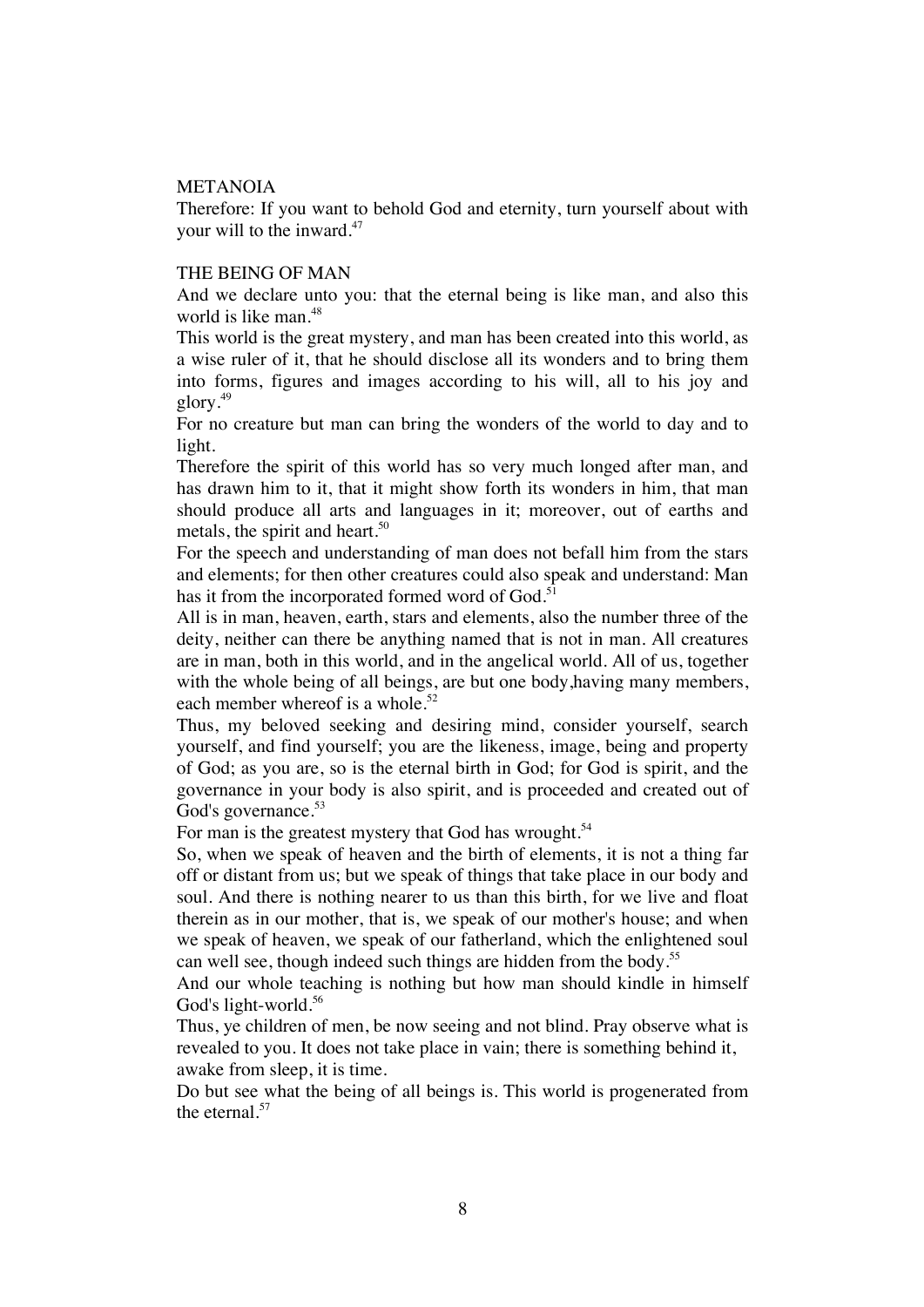Seeing that we know what we are, and that God enables us to know it, let us take heed and bring forth from ourselves something that is good, for we have the center of nature in us. If we make an angel of ourselves, then we are that; if we make a devil of ourselves, then in like manner we are that. We are here in the making, in the creation, we are in the field.<sup>58</sup>

For you need not ask: where is God? Hear, you blind man: you live in God, and God is in you; and if you live a holy life, you yourself are God. For wheresoever you look, there is God.<sup>59</sup>

#### PARADISE

Paradise is yet in the world, but man is not therein. $60$ 

#### HEAVEN AND EARTH ARE MAGICAL

For from desire all things have arisen. Heaven and earth are magical.<sup>61</sup>

## WITH THE TONGUE OF AN ANGEL

Therefore, dear children of God, ye who seek with many tears, put your serious earnestness into it. Our seeing and knowing is in God. He reveals to everyone in this world as much as He pleases, as much as He knows is useful and good for him.

For he who sees with the eyes of God has to work the work of God; He must work, teach, speak and do what he sees, else the seeing is taken away from him.

For this world is not worthy of God's seeing; but for the sake of the wonders and revelation of God it is given some to see, so that the name of God may be revealed to the world, which also will be a witness unto every godless being, of those who pervert the truth into lies and despise the Holy Spirit.

For we are not our own, but His whom we serve in His light. We know nothing of God; He Himself is our knowing and seeing.

We are a nothingness, that he may be all in us. We should be blind, deaf and dumb and know no life in ourselves, in order that He may be our life and soul, and our work be His.

Our tongue ought not to say, if we have done something good: this we have done, but: this has the Lord done in us, His name be highly praised!

But what does this wicked world do now? If any say: this has God done in me, if it be good, then the world says: You fool, you have done it; God is not in you, you lie. Thus the spirit of God must be their fool and liar.

What is it, or who speaks out of the blasphemous mouth? The devil, who is an enemy of God, to cover up the work of God, in order that God's spirit may not become known, and that he may continue to be the prince of this world until the day of judgement.<sup>62</sup>

No one can in his own power apprehend anything of the depths of God, and teach it to another; but all are children and students in their ABC. And though we write and speak highly thereof, yet the understanding is not our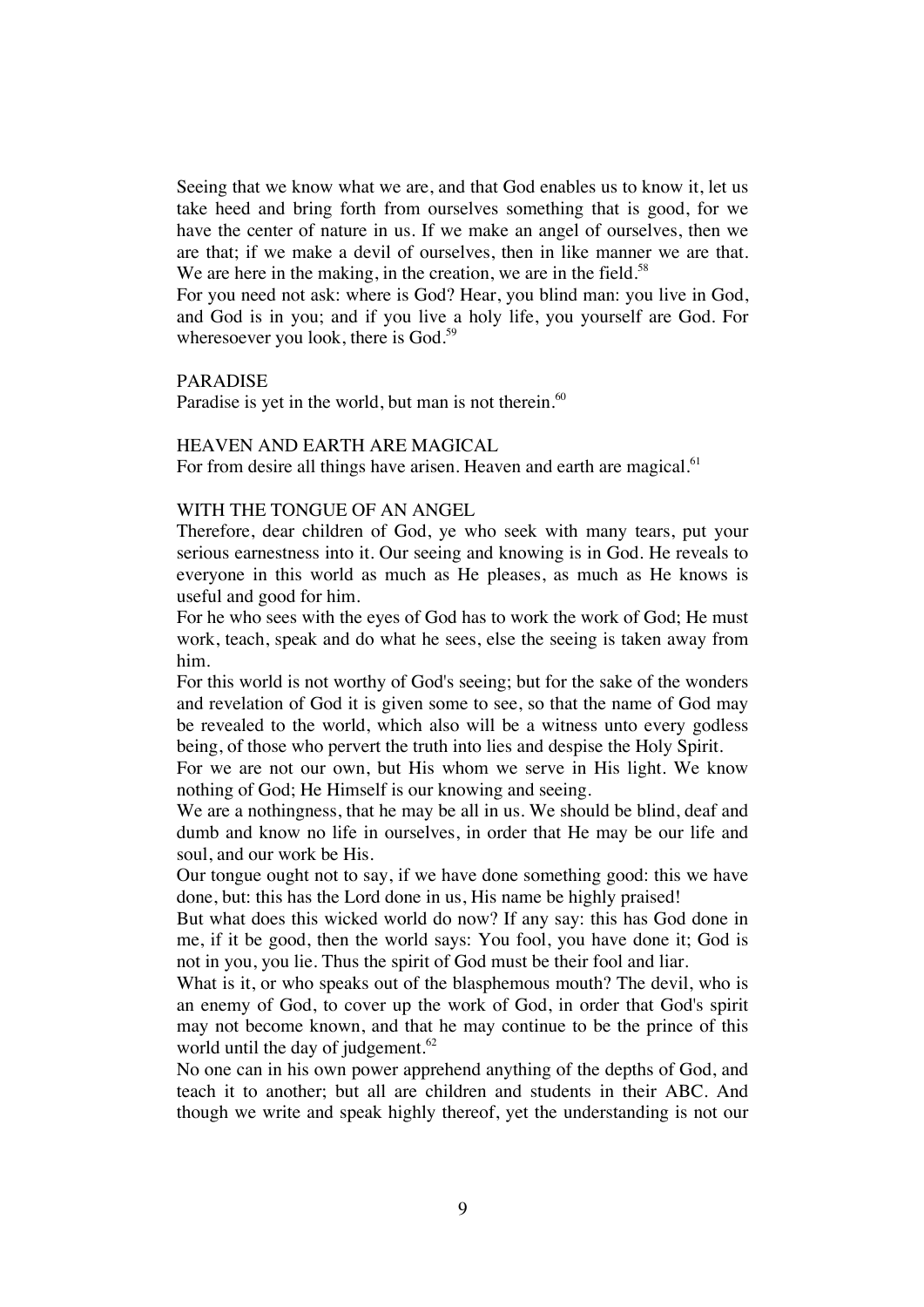own, but is of the mother's spirit, which speaks out of His children, what He will.

He reveals Himself in many forms, in one otherwise than in another, for its wondrous wisdom is a depth without number, and you ought not to marvel tht the children of God do not have one manner of speech and word, for everyone speaks out of the wisdom of the mother, whose number is without ground and infinite.

But the destination is the heart of God, they all run thither, and that is the proof whereby you shall know whether the spirit speaks from God or from the devil: for the devil too has his matrix, and his children therein, who also speak out of the spirit of their mother.<sup>63</sup>

But if the soul is kindled by the holy spirit, it triumphs in the body like a great fire burning up, so that heart and kidneys tremble with joy.<sup>64</sup>

But here I speak with an angel's tongue, you must not understand it in an earthly way, like unto this world.<sup>65</sup>

#### EARTHLY BABEL

But you, earthly Babel, what shall I write of you? Behold, you boast that you are a child of God; but your heart is a murderer and thief; you strive after nothing but wordly honour and riches, and your conscience regards little by what means you attain them.<sup>66</sup>

View the world in the clear light, so you will find that at present the four new sons, which the devil has generated, first pride, second covetuousness, third envy, fourth wrath, these rule the world at present, and are the devil's heart, his brutish spirits.<sup>67</sup>

The world supposes that it is flourishing now, because it has the clear light wafting over it. But the spirit shows me that it stands in the midst of hell. For it forsakes love, and hangs on covetousness, extortion and bribery; there is no mercy at all therein.

Everyone cries out: if I had but money!The mighty suck the very marrow from the bones of the low, and take their sweat by force.

Briefly, there is nothing but lying, deception, murdering and robbing, and so this world may very justly be called the devil's nest and dwelling house.<sup>68</sup>

The holy light is nowadays accounted a mere history and bare knowledge. The spirit will not work therein. O you blind and foolish world! $69$ 

If all trees were writers, and all branches pens, and all mountains books, and all waters ink, yet they could not sufficiently describe the lamentable misery.<sup>70</sup>

## WHY THEN ARE WE SEEKING SO LONG?

Why then are we seeking so long? Let uns but seek to know ourselves. When we find ourselves, we find find all; if we ourselves did but seek and love one another, then we love God; what we ourselves do to one another,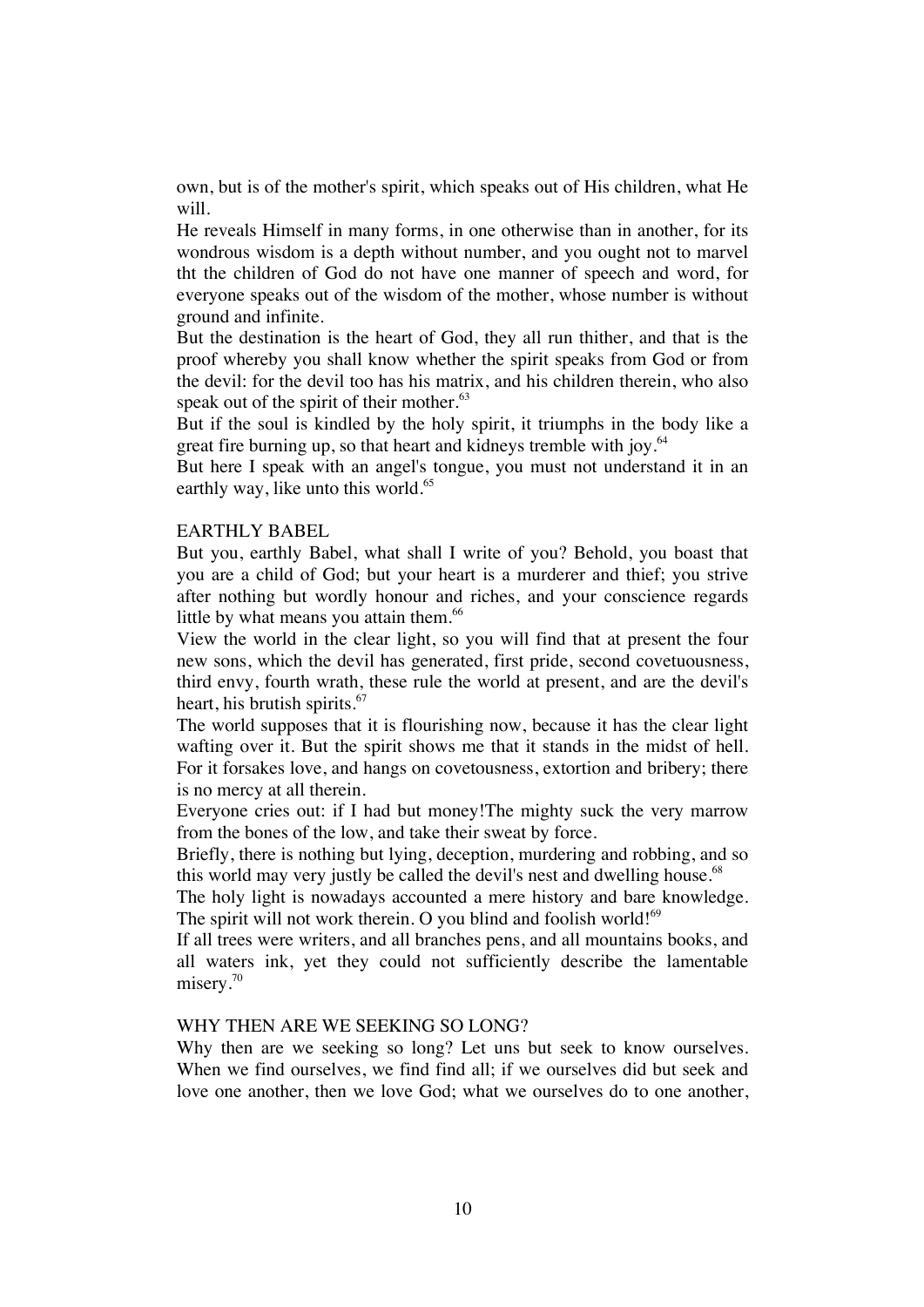that we do unto God; whosoever seeks and finds his brother and sister, has sought and found God.

In Him we are all one body of many members, every one having its own office, governance and work; and that is God's marvel.

Before the time of this world we were known in His wisdom, and He wrought us into being, that there might be a play in  $\text{Him.}^{71}$ 

#### THE CHILDRENS WAY

It is a simple, childlike way that leads to highest wisdom; the world knows it not: You need not seek for wisdom in remote places, she stands at the door of your soul and knocketh.

And if she shall but find an empty, serene place in the soul, she will there reveal herself indeed, and rejoice therein more than the sun in the elements If the soul gives itself to wisdom as a property, then she pervades it with her

flaming fire of love and unlocks all secrets to the soul.<sup>72</sup>

Look, ye blind man, I will show you: go to a meadow, there you see manyfold weeds and flowers, you see bitter ones, you see harsh, sweet, sore, white, yellow, red, blue, green and many others: Do they not all sprout from the earth? Do they not stand side by side? Do they begrudge each other their pretty shape?<sup>73</sup>

Do they not have one mother from which they sprout? Thus all souls from one, all men from one.<sup>74</sup>

*Jacob Boehme died on 16. November at the age of 49 years in Goerlitz. His last words were: "Now I travel to paradise." His burial on the Nicolaichurchyard was a political issue for the church and town of Goerlitz. The grave cross sponsored by friends and patrons was a few days later destroyed by unknown persons.*

> *"In water lives the fish, the plants live in the ground, the bird flies in the air, the sun shines in the firmament. The salamander must with fire be sustained; and the Heart of God is Jacob Boehme's element."* Angelus Silesius <sup>75</sup>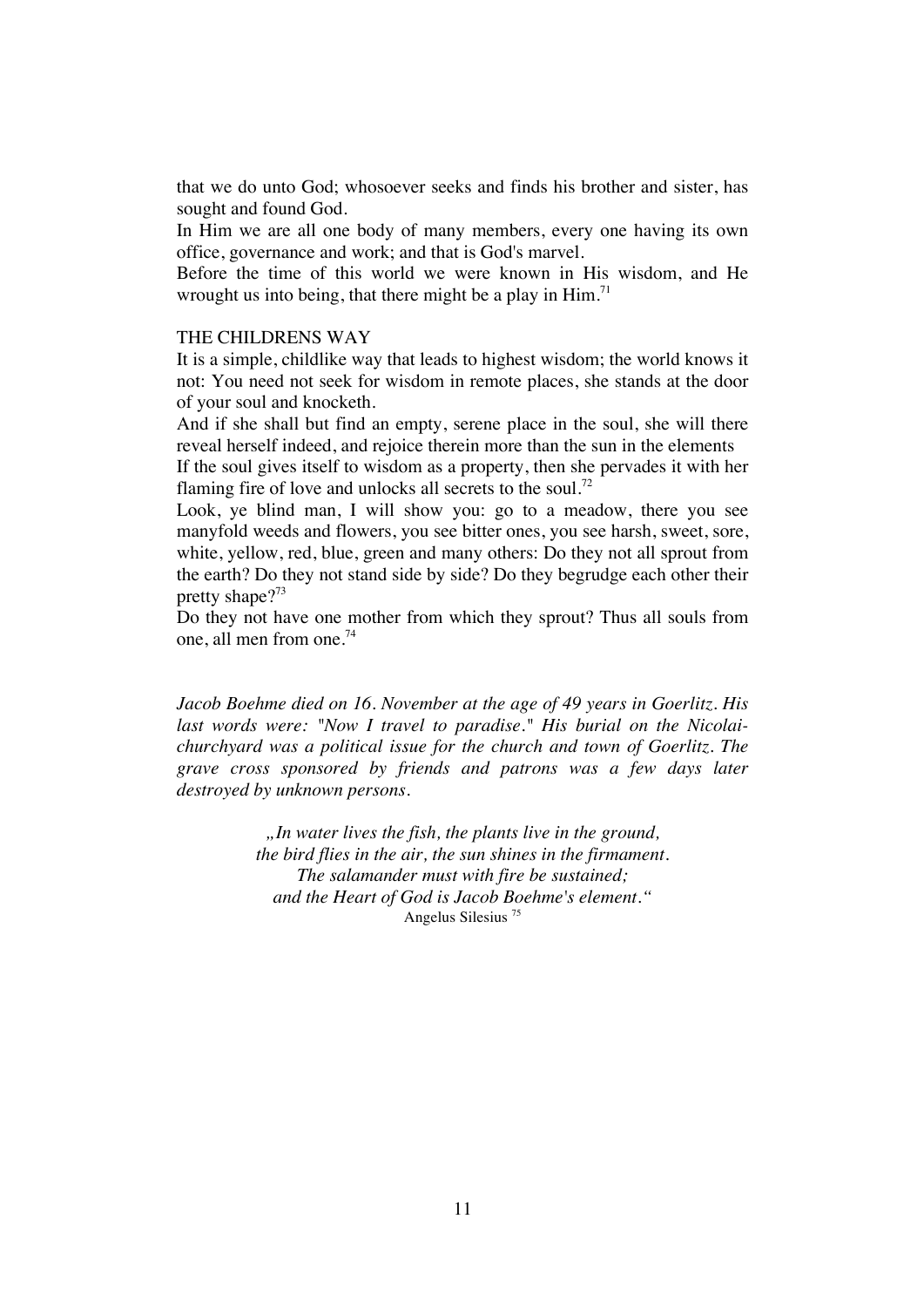# **SOURCES**

All quotations are taken and translated from *Theosophia Revelata – Alle Göttliche Schriften Jacob Boehmens*, Amsterdam 1730.

<sup>1</sup> Vom Irrtum der Secten Es. Stiefels und Ez. Meths, 57

 $2$  Von der Menschwerdung Jesu Christi, I, 5, 2

3 Von dem Dreyfachen Leben des Menschen, 7, 25

4 Mysterium Magnum, 18, 12

5 Beschreibung der Drey Principien Göttliches Wesens, 10, 18

6 Von dem Dreyfachen Leben des Menschen, 7, 25

7 Von der neuen Wiedergeburt 1, 15

*<sup>8</sup>*Vom Irrtum der Secten Es. Stiefels und Ez. Meths, *292*

9 Von der Menschwerdung Jesu Christi I, 6, 5

<sup>10</sup> Theosophische Sendbriefe, 12, 14

<sup>11</sup> Theosophische Sendbriefe 12, 15

 $12$  Theosophische Sendbriefe 12, 14

 $13$  Theosophische Sendbriefe, 20, 3

<sup>14</sup> Theosophische Sendbriefe 12, 19

<sup>15</sup> Theosophische Sendbriefe 12, 20

 $16$  Morgenröte 2, 16

<sup>17</sup> Morgenröte 1, 2

<sup>18</sup> Morgenröte 19, 6

<sup>19</sup> Morgenröte 1, 2

 $20$  Morgenröte 2, 1

 $21$  Morgenröte 1, 14

 $22$  Morgenröte 2, 3

 $23$  Morgenröte 2, 5

<sup>24</sup> Beschreibung der Drey Principien Göttliches Wesens, Appendix, 3 - 4

 $25$  Morgenröte, 18, 112

<sup>26</sup> Morgenröte, 18, 113

27 Mysterium Magnum, 71, 17

 $28$  Morgenröte, 18, 109

<sup>29</sup> Von sechs Theosophischen Puncten, P 4, Cap. 5, 13-14

*<sup>30</sup>*Morgenröte, *22,* 36-39

 $31$  Von der Menschwerdung Jesu Christi I, 14, 1-2

32 Mysterium Magnum, Vorrede, 1-8

 $33$  Beschreibung der Drey Principien Göttliches Wesens 16, 54

<sup>34</sup> Morgenröte, 19, 3-9

<sup>35</sup> Morgenröte 19, 10

<sup>36</sup> Morgenröte 19, 11

<sup>37</sup> Morgenröte 19, 10

<sup>38</sup> Morgenröte 19, 11

39 Morgenröte 19, 12 - 13

40 Theosophische Sendbriefe, 12, 8

41 Morgenröte 19, 13

42 Theosophische Sendbriefe, 12,9

 $43$  Morgenröte, 25, 5-7

44 Morgenröte, 25, 9-10

45 Zweyte Schutzschrift wieder Balthasar Tilken, 72

46 Zweyte Schutzschrift wieder Balthasar Tilken, 75

47 Von dem Dreyfachen Leben des Menschen. X, 26

48 Von dem Dreyfachen Leben des Menschen, 6, 48